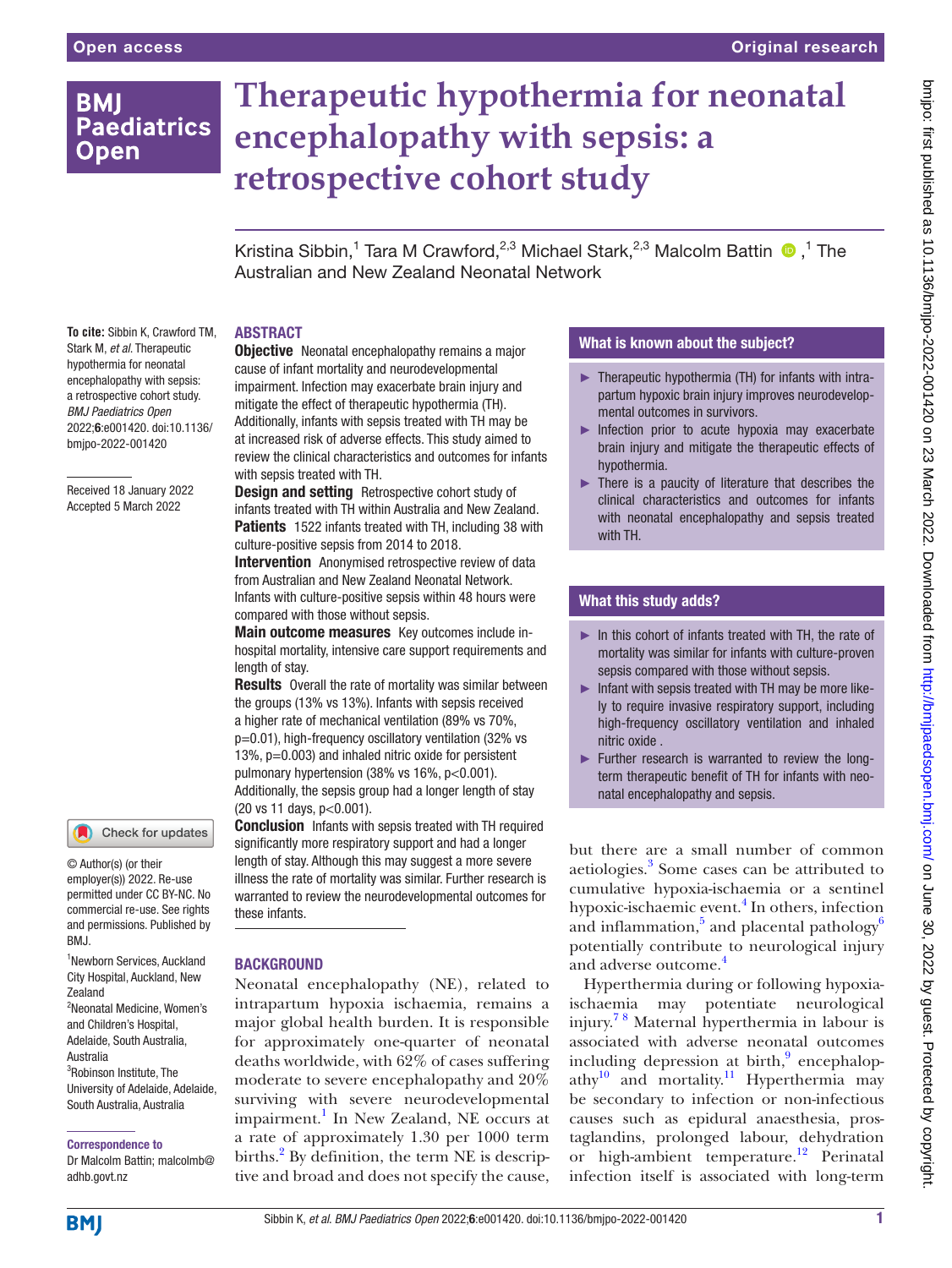neurological impairment in the neonate.<sup>[13 14](#page-6-6)</sup> Importantly, perinatal infection in conjunction with acute hypoxia-ischaemia has been associated with a significantly increased risk for neurological injury compared with either in isolation.<sup>15</sup> This suggests the mechanism of injury may be multifactorial, though the underlying pathophysiology is not well understood.

Therapeutic hypothermia (TH) for neonates with moderate to severe encephalopathy secondary to acute hypoxic-ischaemic injury is the standard of care to improve neurodevelopmental outcomes in survivors.<sup>[16](#page-6-8)</sup> However, 5%–12% of neonates treated with TH have early-onset sepsis  $(EOS),^{16\ 17}$  and the clinical features may be indistinguishable. In adult populations, TH is not recommended in the context of sepsis as it is associated with increased morbidity<sup>18</sup> and mortality.<sup>19</sup> Currently, there are limited data on the outcomes for newborns with EOS treated with TH. In the current study, we aim to determine the clinical characteristics and short-term outcomes for infants with and without proven EOS who received TH.

#### **METHODS**

#### Study design

A retrospective cohort study of infants with and without proven EOS treated with TH for NE across Australia and New Zealand.

#### Data source

The Australian and New Zealand Neonatal Network (ANZNN) retrospectively collects deidentified data annually from each individual neonatal intensive care unit (NICU) across Australia and New Zealand to monitor the care of high-risk neonates for quality assurance, benchmarking and research. This includes data for all infants who receive TH in a NICU in Australia or New Zealand. The data set includes maternal demographics, reason for presentation, antenatal complications and interventions, labour and birth details, condition at birth and resuscitation, duration of treatment with TH, details of intensive care support (ventilation mode and duration, nitric oxide, respiratory complications and cardiovascular support), discharge details, major morbidity and mortality.

#### Study population

The cohort included infants born ≥36 weeks' gestation who received TH in tertiary NICUs in Australia and New Zealand including those who died during TH, or had hypothermia ceased prior to 72 hours of treatment for clinical reasons. Data collected between 2014 and 2018 were reviewed to obtain reasonable sample size of infants with culture-proven sepsis. Infants with major congenital malformations or a known genetic syndrome and those who required surgery within the first 72 hours after birth were excluded. Infants were separated into two groups for analysis: those with early culture-positive sepsis and

those without. EOS was defined by positive blood culture or cerebrospinal fluid culture within the first 48 hours after birth, as per the ANZNN data dictionary definition.

#### Study outcomes

The description of the infants' clinical characteristics and severity of illness was based on available data, including condition at birth (Apgar score, resuscitation detail, severity of acidosis (umbilical cord/infant blood gas and/or lactate testing) and temperature on admission), respiratory support during admission (invasive mechanical ventilation and non-invasive ventilation, high-frequency oscillatory ventilation (HFOV), duration and inhaled nitric oxide (iNO) and complications (respiratory failure, pneumothorax). Data for the use of haemodynamic support are limited, though we reviewed the prevalence of extracorporeal membrane oxygenation (ECMO) support. Key outcomes reviewed include mortality and length of hospital stay.

#### Statistical analysis

Patient data were deidentified prior to review, including patient details, demographics and treating centre. Clinical data are presented as median (IQR) or n (%). Statistical analyses were performed using Prism V.9 software and statistical significance is taken as p<0.05. Continuous data were analysed using the Mann-Whitney U test and categorical variables were compared using  $\chi^2$  test or Fisher's exact test. Where possible, 95% CIs were calculated to aid in interpretation of results. Logistic regression was used to analyse the association between mortality and other variables. Missing data were excluded from the analysis as it was not feasible to retrieve it given the retrospective nature of the ANZNN data set.

#### Patient and public involvement

Although future work in this area may involve questions that arise from the family experience and preferences, this was not apposite for the current study using previously collected data. Thus, families and/or patients were not involved in the study design or recruitment.

#### RESULTS

Antenatal characteristics for the NE group and the NE and sepsis group are shown in [table](#page-2-0) 1. Gestational age and birth weight did not differ significantly between the groups. However, significantly more newborns in the NE and sepsis group were born following prolonged preterm rupture of membranes (p=0.02) and a significantly greater proportion of newborns in the NE group were delivered by instrumental vaginal delivery (p=0.01).

The neonatal characteristics of the two groups are shown in [table](#page-3-0) 2. There was no significant difference in mortality rate between the two groups (p=0.9, OR 1.05, 95% CI 0.41 to 2.52). While there was a trend towards a greater need for any respiratory support in the NE and sepsis group, it did not reach significance (p=0.07). The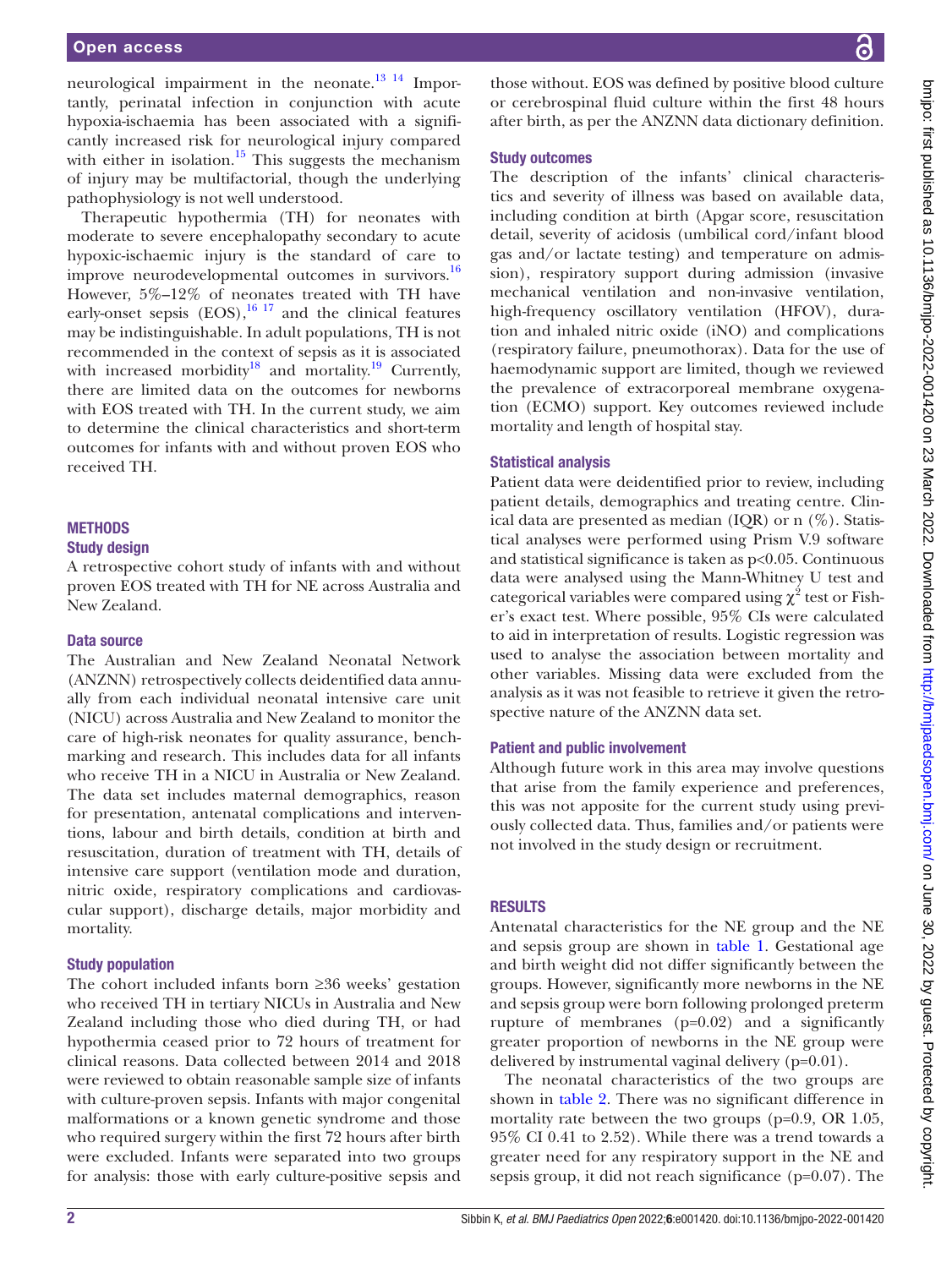<span id="page-2-0"></span>

| Antenatal characteristics<br>Table 1             |                                       |                                                 |                          |
|--------------------------------------------------|---------------------------------------|-------------------------------------------------|--------------------------|
|                                                  | Neonatal encephalopathy<br>$(n=1494)$ | Neonatal encephalopathy with sepsis<br>$(n=38)$ | P value                  |
| Maternal age, years (IQR)                        | $30(26-47)$                           | $29.5(27-32)$                                   | 0.2                      |
| Ethnicity (%)                                    |                                       |                                                 |                          |
| Aboriginal                                       | 41(3)                                 | 1(2)                                            | 0.68                     |
| Asian                                            | 224 (15)                              | 9(23)                                           | 0.99                     |
| Caucasian                                        | 967 (64)                              | 20(50)                                          | 0.18                     |
| Indigenous, other                                | 50(3)                                 | 1(2)                                            | 0.09                     |
| Pacific                                          | 49(3)                                 | 3(8)                                            | 0.99                     |
| Māori                                            | 91(6)                                 | 4(10)                                           | 0.15                     |
| Not specified                                    | 91(6)                                 | 2(5)                                            | 0.3                      |
| Presenting problem (%)                           |                                       |                                                 |                          |
| Preterm prologed rupture of<br>membranes (PPROM) | 19(2)                                 | 3(8)                                            | 0.02                     |
| Preterm labour                                   | 19(2)                                 | 0(0)                                            | 0.13                     |
| Hypertension                                     | 88 (6)                                | 3(8)                                            | 0.51                     |
| Antepartum haemorrhage (APH) 91 (6)              |                                       | 1(3)                                            | 0.73                     |
| Intrauterine growth restriction<br>(IUGR)        | 28(2)                                 | 0(0)                                            | 0.1                      |
| <b>Fetal distress</b>                            | 637 (42)                              | 18 (45)                                         | 0.75                     |
| Spontaneous labour, term                         | 438 (29)                              | 13(33)                                          | 0.6                      |
| Fetal malformation                               | 5(0.3)                                | 0(0)                                            |                          |
| Not specified                                    | 203(13)                               | 3(8)                                            | 0.35                     |
| Previous perinatal death (%)                     | 25(2)                                 | 1(2)                                            | 0.5                      |
| Plurality, twins (%)                             | 40(3)                                 | 1(2)                                            | 0.99                     |
| Twins (%)                                        |                                       |                                                 |                          |
| First born                                       | 12 (30)                               | 1(100)                                          | < 0.001                  |
| Second born                                      | 28 (70)                               | 0(0)                                            |                          |
| Gestation (IQR)                                  | 39 (38-40)                            | $39(38 - 40)$                                   | 0.64                     |
| Birth weight, g (IQR)                            | 3385 (3000-3730)                      | 3413 (3093-3903)                                | 0.25                     |
| Male $(\%)$                                      | 848 (56)                              | 24 (60)                                         | 0.25                     |
| Delivery (%)                                     |                                       |                                                 |                          |
| Vaginal                                          | 459 (31)                              | 14 (35)                                         | 0.81                     |
| Instrumental vaginal                             | 317(21)                               | 2(5)                                            | 0.01                     |
| Caesarean in labour                              | 493 (33)                              | 17(43)                                          | 0.23                     |
| Caesarean without labour                         | 233 (15)                              | 7(18)                                           | 0.66                     |
| Not specified                                    | 11 $(0.7)$                            | 0(0)                                            | $\overline{\phantom{a}}$ |
| Breech (%)                                       | 94 (6)                                | 3(8)                                            | 0.74                     |

Data are presented as median (IQR) or n (%). The Mann-Whitney U test and the Pearson  $\chi^2$  test or the Fisher's exact test were used for comparison between groups.

NE group and EOS group were significantly more likely to require mechanical ventilation (p=0.01, OR 3.6, 95% CI 1.36 to 9.54,  $d=0.5$ ) and continuous positive airway pressure (CPAP) (p=0002, OR 0.31, 95% CI 0.16 to 0.58, d=0.5). These infants were also significantly more likely to require HFOV (p=0.003, OR 3.21, 95% CI 1.53 to 6.61, d=0.3) and iNO (p=0.01, OR 2.58, 95% CI 1.32 to 5.11, d=0.4). The requirement for ventilation was significantly

more frequently attributed to pneumonia (p=0.002) or meconium aspiration (p=0.02) in infants with sepsis compared with those without. The underlying causes of infection are shown in [table](#page-4-0) 3.

Logistic regression was used to assess the predictor of death in infants with NE. The model contained five independent variables (ventilated, sex, sepsis, 5 min Apgar and cord lactate). The model with all predictors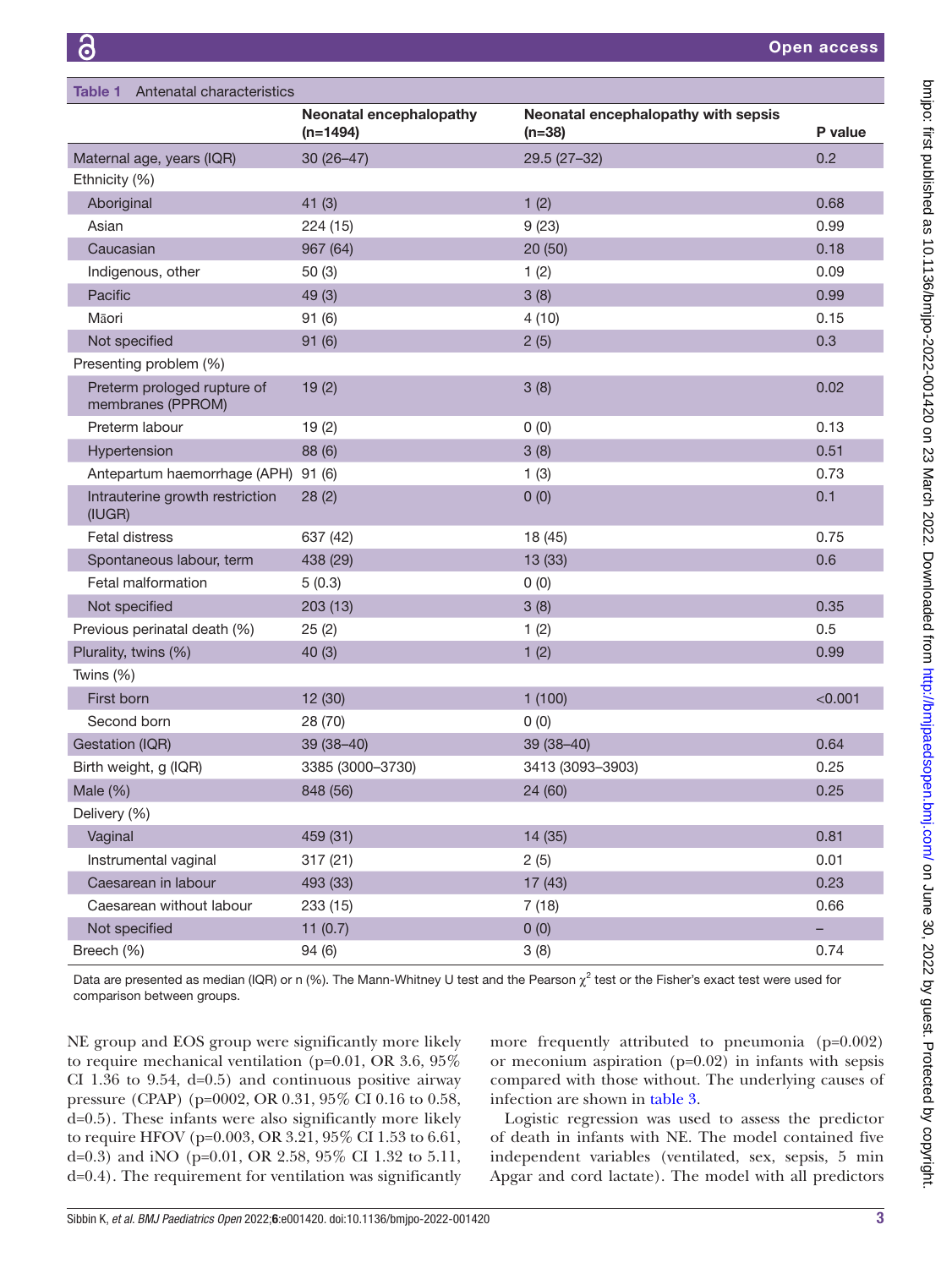<span id="page-3-0"></span>

| Open access                         |                                       |                                                 | 8       |  |
|-------------------------------------|---------------------------------------|-------------------------------------------------|---------|--|
| Table 2<br>Neonatal characteristics |                                       |                                                 |         |  |
|                                     | Neonatal encephalopathy<br>$(n=1494)$ | Neonatal encephalopathy with sepsis<br>$(n=38)$ | P value |  |
| Apgar score (IQR)                   |                                       |                                                 |         |  |
| 1 min                               | $2(1-3)$                              | $2(1-3)$                                        | 0.4     |  |
| 5 min                               | $4(2-6)$                              | $4(2-6)$                                        | 0.4     |  |
| Intubation at resuscitation (%)     | 833 (55)                              | 21(53)                                          | 0.7     |  |
| Temperature on admission (IQR)      | $35.4(34 - 36.3)$                     | 35.8 (34.4-36.4)                                | 0.3     |  |
| Cord lactate (IQR)                  | $11(7-14)$                            | $8.7(5.2 - 13.2)$                               | 0.5     |  |
| Postnatal lactate (IQR)             | $12(8.5-16)$                          | 13.6 (10.6-16.3)                                | 0.1     |  |
| Worst base excess (IQR)             | $15(20-10)$                           | $16(21-9)$                                      | 0.3     |  |
| Respiratory support (%)             | 1373 (91)                             | 38 (100)                                        | 0.07    |  |
| Indication (%)                      |                                       |                                                 |         |  |
| Neonatal encephalopathy             | 905(61)                               | 19 (48)                                         | 0.08    |  |
| Respiratory distress                | 141(9)                                | 2(5)                                            | 0.02    |  |
| Hyaline membrane                    | 18(1)                                 | 0(0)                                            | 0.62    |  |
| Meconium aspiration                 | 137(9)                                | 9(23)                                           | 0.02    |  |
| Pneumonia                           | 1(0.06)                               | 2(5)                                            | 0.002   |  |
| <b>PPHN</b>                         | 73 (5)                                | 4(10)                                           | 0.13    |  |
| Apnoea                              | 14(1)                                 | 1(2)                                            | 0.32    |  |
| Not specified                       | 84 (6)                                | 3(7)                                            | 0.41    |  |
| Ventilated (%)                      | 1049 (70)                             | 34 (89)                                         | 0.01    |  |
| Mechanical ventilation, hours (IQR) | 71 (27-110)                           | 104 (55-188)                                    | < 0.001 |  |
| <b>ECMO (%)</b>                     | 9(0.6)                                | 1(3)                                            | 0.22    |  |
| HFOV, ventilated (%)                | 136 (13)                              | 11 (32)                                         | 0.003   |  |

Data are presented as median (IQR) or n (%). The Mann-Whitney U test and the Pearson  $\chi^2$  test or the Fisher's exact test were used for comparison between groups.

HFOV, hours (IQR) 57 (13–100) 161 (22–202) 0.09 iNO (%) 246 (16) 15 (38) 0.01 CPAP, hours (IQR) 22 (8–52) 54 (23–95) 54 (23–95) 54 (23–95) Nasal high flow, hours (IQR) 48 (24–98) 49 (40–189) 0.2 Air leak (%) 88 (6) 4 (9) 0.2 Necrotising enterocolitis (NEC)  $\binom{96}{2}$  5 (0.3) 0 (0) 0.9 Death (%) 198 (13) 5 (13) 0.9 Gastrostomy tube fed at discharge (%)  $75(5)$  5 (13) 5 (13) 0.052 Length of stay, days (IQR) 11 (8–17) 20 (15–31) 20 (15–31) <0.001

Bold text indicates p< 0.05.

ECMO, extracorporeal membrane oxygenation; HFOV, high-frequency oscillatory ventilation; iNO, inhaled nitric oxide; PPHN, persistent pulmonary hypertension.

was significant,  $X(5, n=3020)=5.5$ ,  $p<0.001$ , and correctly classified 86.5% of cases. Need for mechanical ventilation was the only variable that made a significant contribution to the model.

#### **DISCUSSION**

TH is fundamental to the management of NE in the newborn. However, in adults, TH is not recommended in the context of sepsis as it is associated with increased morbidity<sup>[18](#page-6-9)</sup> and mortality.<sup>19</sup> Importantly, a significant proportion of neonates treated with TH also have EOS[.16 17](#page-6-8) In the current analysis, approximately 2.5% of the infants receiving TH were culture positive. Importantly, mortality rates were not higher, but newborns with NE and sepsis did require more intensive care support with a significantly greater need for mechanical ventilation, HFOV and iNO for persistent pulmonary hypertension (PPHN). This suggested a greater illness severity during the period of TH and was associated with a significantly longer length of hospital stay in survivors. A greater proportion of the infants with sepsis were discharged home with gastrostomy tube feeding (5% vs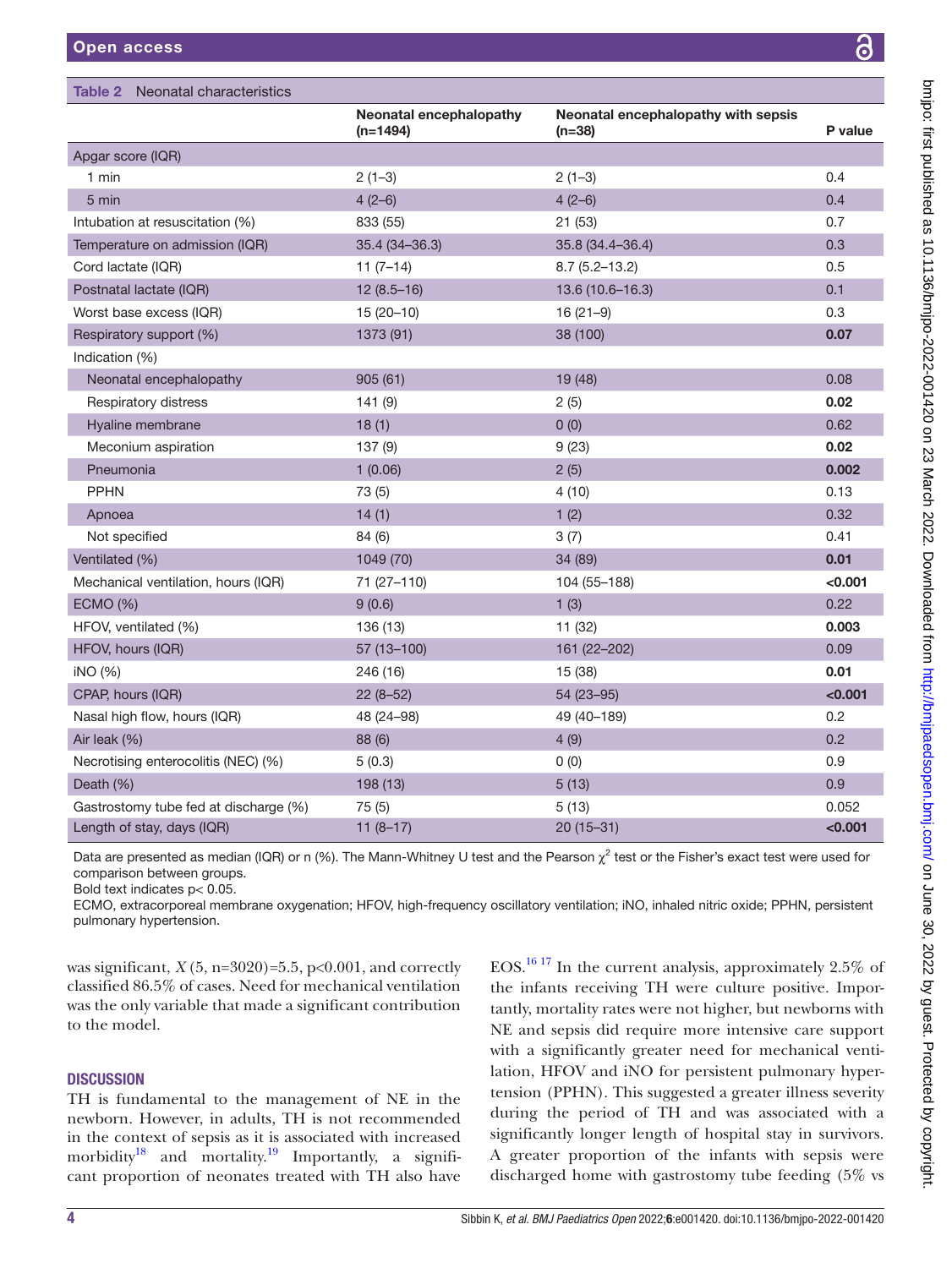<span id="page-4-0"></span>

| Underlying aetiology of infection <48 hours of age<br>Table 3 |          |  |
|---------------------------------------------------------------|----------|--|
|                                                               | $n = 38$ |  |
| Gram positive (%)                                             | 15 (40)  |  |
| Group B Streptococcus                                         | 10 (26)  |  |
| Group A Streptococcus                                         | 1(2)     |  |
| Streptococci other                                            | 2(5)     |  |
| <b>Other Gram positive</b>                                    | 2(5)     |  |
| Gram negative (%)                                             | 7 (18)   |  |
| Escherichia coli                                              | 1(2)     |  |
| Haemophilus sp                                                | 4 (11)   |  |
| Other                                                         | 2(5)     |  |
| Not specified (%)                                             | 16 (42)  |  |

13%), which may suggest more neurological impairment, though results did not quite meet significance.

The literature on the combined effect of NE and sepsis in newborns who received TH is conflicting. The current data are consistent with a European study of infants with perinatal asphyxia and probable or confirmed EOS, which did not identify an increased risk of mortality. $20$ In contrast, a systematic review of infants with invasive group B *Streptococcus* infection treated with TH found an increased risk of mortality (risk ratio 2.07, 95% CI 1.47 to  $2.91$ ).<sup>21</sup> However, this review included infants from several countries including low-income settings where patients may have limited access to similar levels of neonatal intensive care.

The overall mortality rate in the current study was 13% and did not differ between the NE group and the NE and sepsis group. This is higher than reported mortality rates for term newborns with EOS alone, which are typically reported to be approximately  $1.5\% - 3\% = 22 - 24$  highlighting the significant burden of concurrent NE secondary to perinatal asphyxia. Overall, the rate of mortality for our cohort was comparable with the 10.9% reported in a review of infants who received TH in England and Wales. $25$  Over the last decade, the mortality for infants treated with TH has improved from approximately 27% while the proportion of infants cooled with cultureproven sepsis has remained similar. [16](#page-6-8) This may reflect changes in clinical practice with more infants with less severe NE receiving treatment with  $TH<sub>1</sub><sup>17</sup>$  advances in intensive care and earlier recognition and treatment of NE.

In the current study, infants with NE and sepsis were more likely to require mechanical ventilation compared with those without sepsis. Further, the duration of mechanical ventilation was longer and they were more likely to receive support with HFOV and iNO. It is known that infants with sepsis are at risk of PPHN, a known complication of  $TH<sup>16</sup>$  A recent case report of NE with sepsis treated with TH described severe PPHN with respiratory failure requiring  $ECMO<sup>26</sup>$  Further, the clinical course was complicated by pulmonary haemorrhage

thought to be secondary to left ventricular dysfunction with asphyxia, increased pulmonary blood flow with patent ductus arteriosus, capillary dysfunction and coagulopathy. $26$  In our cohort, few infants were treated with ECMO with no significant difference between the groups, and pulmonary haemorrhage was not reported in either group. We do not have data on the frequency of hypotension requiring treatment as this was not collected in the ANZNN data set. However, data from animal models $^{27}$ and from case reports $^{26}$  suggest that the use of TH in infants with sepsis may be associated with profound hypotension refractory to medical treatment.

In considering the mechanism of neurological injury and resulting outcome, it is recognised that infection prior to acute hypoxia lowers the injury threshold exacerbating brain injury<sup>28–30</sup> and that the extent of injury may be pathogen dependent.<sup>31</sup> Further, animal data suggest a pre-existing infection may attenuate the ther-apeutic effects of cooling.<sup>[27 29 30](#page-6-17)</sup> For instance, in piglets, TH is not protective in those with *Escherichia coli* sepsis, based on recovery of amplitude-integrated electroencephalogram, magnetic resonance spectroscopy lactate/ N-acetylaspartate (NAA) peak area ratios in the thalamus and white matter, and histological cell death.<sup>27</sup> TH has also been reported to be ineffective at suppressing microglial activation, proinflammatory cytokine production and astrogliosis in preclinical models of infection and acute hypoxia. $27 \frac{32}{10}$  In human infants, a report of term newborns with encephalopathy treated with TH reviewed for evidence of maternal chorioamnionitis and infant infection reported that newborns with NE and early bacteraemia had significant rates of moderate to severe basal ganglia or watershed injury on MRI, and a lower cognitive score on Bayley-III developmental assessment at 30 months of age. $33$  A further study of placental pathology has also reported chorioamnionitis with fetal vasculitis and chorionic plate meconium to be associated with brain injury on MRI $^{34}$  Finally, a recent paper reports an association between adverse short-term MRI outcome and both higher interleukin 6 (IL-6) before TH initiation and higher C-reactive protein (CRP) levels during and after TH.<sup>35</sup> These observations have driven research into adjuvant therapies with immunomodulatory potential for infants with acute hypoxic injury including erythropoietin, melatonin, magnesium, xenon, mesenchymal stem cells, steroids and anti-inflammatory cytokines, among others.[36](#page-6-23) Although further validation is needed, work in this area is important.

Earlier, more accurate diagnosis is also a research goal as clinical signs of asphyxia may be indistinguishable from sepsis in a newborn infant. $37$  A positive blood culture is the gold standard for diagnosis, but results are rarely available prior to 6 hours of age.<sup>38</sup> Currently used biomarkers include a complete blood count, though diagnostic performance is poor prior to 4 hours of age and acute hypoxia alters neutrophil dynamics.<sup>39</sup> Acute phase reactants such as CRP are non-specific with both infection and inflammation secondary to hypoxic injury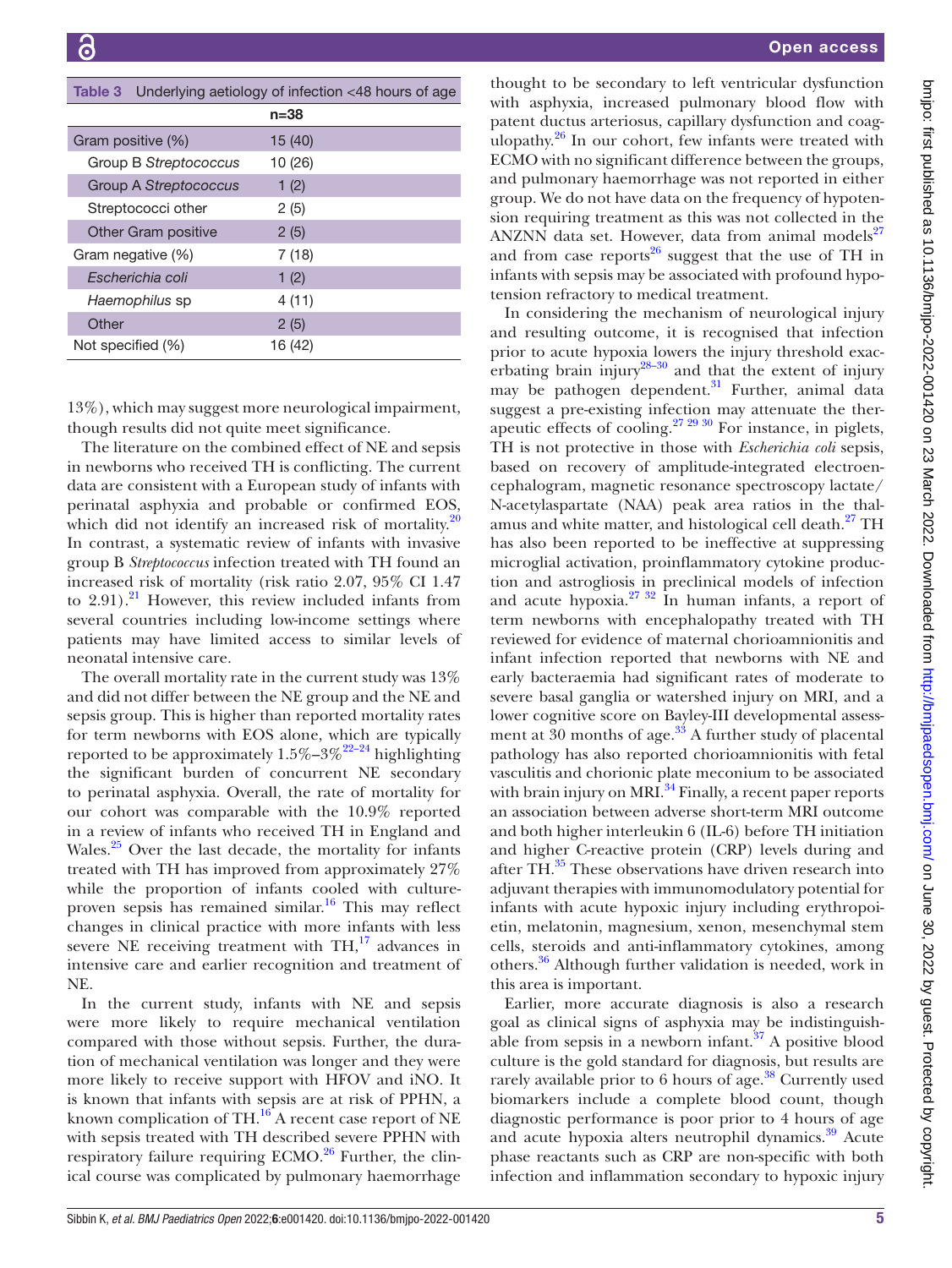associated with increased levels, and additionally the rise may be delayed[.39](#page-6-26) Procalcitonin is more sensitive for bacterial infection, though it requires further study for its use in neonatal EOS.<sup>40</sup> Multiplex bacterial PCR enables more rapid detection of bacterial pathogens, though it is not yet widely available.<sup>41</sup> Other biomarkers currently under investigation include IL-6, IL-8, serum amyloid A, neutrophil CD64 and cytokines such as tumour necrosis factor.<sup>4</sup>

A major strength of the current study is the reliability of the ANZNN data set with data checked for discrepancy by the local centre prior to submission and again on acceptance by ANZNN. The 5-year period studied and the availability of data from across ANZNN also ensured an adequate sample size based on a reasonable number of infants with culture-proven sepsis. The a priori decision to only include newborns in the NE and sepsis group who had blood culture-positive sepsis is both a strength and a limitation. While controlling for the uncertainty of 'suspected sepsis', we acknowledge that blood cultures may be falsely negative due to an inadequate sample volume or prior exposure to antibiotics. The current cohort included all infants treated with TH but the severity of NE was not defined, which may limit the interpretation of the results. An additional limitation is that ANZNN collects a predetermined limited data set without the ability to go back to source documents, which limits the reporting on hypotension and treatment, MRI and standardised severity of illness score for all infants. As a result, the impact of severity of NE in those newborns also diagnosed with blood culture-positive sepsis, if any, cannot be assessed. A further consideration is the impact of missing data from the ANZNN data set. This is particularly relevant for the logistic regression analysis of factors predicting death. While all the data were available for ventilation, sex and sepsis, 1% of data regarding 5 min Apgar were missing for the cooled no sepsis group and 38% and 60% of cord lactate data were missing for the cooled no sepsis group and cooled sepsis group, respectively. However, no significant differences between those infants with and without cord lactate data in either group were seen (data not shown), suggesting that the data were missing completely at random. As a result, a complete case analysis approach rather than multiple imputation was chosen. Finally, the focus of the current study was mortality and short-term outcomes in the immediate newborn period. The impact of TH on longer term neurodevelopmental outcomes in those newborns with NE and sepsis was beyond the scope of this study but is a significant knowledge gap that requires further investigation.

#### **SUMMARY**

In this study, infants with culture-proven sepsis treated with TH for presumed birth asphyxia did not have a higher rate of mortality compared with those without sepsis. Infants with sepsis had a higher rate and duration

of mechanical ventilation, HFOV and iNO, and length of stay suggesting a more severe illness. TH remains a standard care for infants with moderate to severe NE; however, further study is required to determine if TH provides a long-term therapeutic benefit for infants with birth asphyxia and bacterial sepsis.

Acknowledgements We acknowledge and thank the ANZNN participants and families for their contribution. Thanks to all the Advisory Council members of the ANZNN. We also wish to acknowledge the ANZNN Executive Committee who are not members of hospitals contributing to data. MB acknowledges a Health Research Council, Clinical Practitioner Research Fellowship.

Collaborators Advisory Council members of ANZNN (\*denotes ANZNN Executive Committee). Australia: Scott Morris (Flinders Medical Centre, SA), Peter Schmidt (Gold Coast University Hospital, QLD), Larissa Korostenski (John Hunter Children's Hospital, NSW), Mary Sharp, Steven Resnick, Rebecca Thomas, Andy Gill\*, Jane Pillow\* (King Edward Memorial and Perth Children's Hospitals, WA), Jacqueline Stack (Liverpool Hospital, NSW), Pita Birch, Karen Nothdurft\* (Mater Mother's Hospital, QLD), Dan Casalaz, Jim Holberton\* (Mercy Hospital for Women, VIC), Alice Stewart, Rod Hunt\* (Monash Medical Centre, VIC), Lucy Cooke\* (Neonatal Retrieval Emergency Service Southern Queensland, QLD), Lyn Downe (Nepean Hospital, NSW), Michael Stewart (Paediatric Infant Perinatal Emergency Retrieval, VIC), Andrew Berry (NSW Newborn & Paediatric Emergency Transport Service), Leah Hickey (Royal Children's Hospital, VIC), Peter Morris (Royal Darwin Hospital, NT), Tony De Paoli, Naomi Spotswood\* (Royal Hobart Hospital, TAS), Srinivas Bolisetty, Kei Lui\* (Royal Hospital for Women, NSW), Mary Paradisis (Royal North Shore Hospital, NSW), Mark Greenhalgh (Royal Prince Alfred Hospital, NSW), Pieter Koorts (Royal Brisbane and Women's Hospital, QLD), Carl Kuschel, Lex Doyle (Royal Women's Hospital, VIC), John Craven (SAAS MedSTAR Kids, SA), Clare Collins (Sunshine Hospital, VIC), Andrew Numa (Sydney Children's Hospital, NSW), Hazel Carlisle (The Canberra Hospital, ACT), Nadia Badawi, Himanshu Popat (The Children's Hospital at Westmead, NSW), Guan Koh (The Townsville Hospital, QLD), Jonathan Davis (Western Australia Neonatal Transport Service), Melissa Luig\* (Westmead Hospital, NSW), Bevan Headley, Chad Andersen\* (Women's and Children's Hospital, SA). New Zealand: Nicola Austin (Christchurch Women's Hospital), Brian Darlow (Christchurch School of Medicine), Liza Edmonds (Dunedin Hospital), Guy Bloomfield (Middlemore Hospital), Mariam Buksh, Malcolm Battin\* (Auckland City Hospital), Jutta van den Boom (Waikato Hospital), Callum Gately (Wellington Women's Hospital). ANZNN Executive Committee who are not members of hospitals contributing to data: Georgina Chambers\* (National Perinatal Epidemiology and Statistics Unit, University of New South Wales), Victor Samuel Rajadurai\* (KK Women's and Children's Hospital, Singapore), David Barker\* (Whangarei Hospital, NZ), Anjali Dhawan\* (Blacktown Hospital, NSW), Barbara Hammond\* (Whanganui Hospital, NZ), Natalie Merida\* (consumer), Denise Harrison\* (ACNN).

Contributors KS and MB conceived the study and applied for access to the data set. KS, TMC, MS and MB analysed the data. KS prepared the draft and all authors contributed to the writing, editing and final review of the manuscript. MB acts as guarantor.

Funding This study was funded by a Health Research Council, the Clinical Practitioner Research Fellowship (20/030).

Competing interests None declared.

Patient and public involvement Patients and/or the public were not involved in the design, or conduct, or reporting, or dissemination plans of this research.

Patient consent for publication Not required.

Ethics approval Ethical approval was not required as the study was deemed outside the scope of HDEC review. ANZNN data collection and use of deidentified data for audit and research purposes was approved by the relevant institutional research ethics committee of each NICU hospital in Australia and by the New Zealand Multi-regional Ethics Committee for the New Zealand hospitals. Approval for research using the data set was granted by the ANZNN Research Review Group and the ANZNN Advisory Council.

Provenance and peer review Not commissioned; externally peer reviewed.

Data availability statement No data are available. Not applicable.

Open access This is an open access article distributed in accordance with the Creative Commons Attribution Non Commercial (CC BY-NC 4.0) license, which